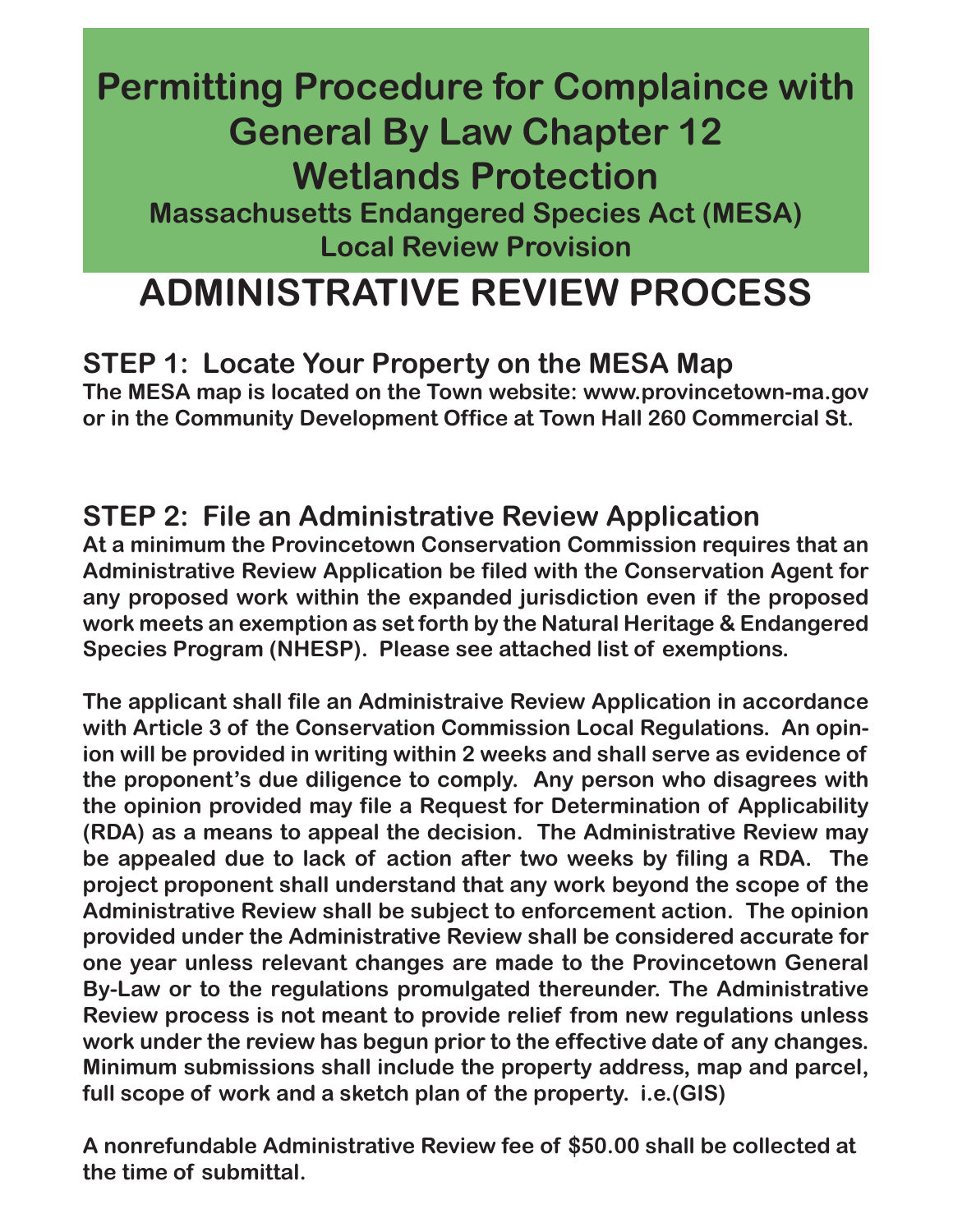

### **Local Protections for Endangered & Threatened Plant & Animal Species**



**Summary: As of the 2011 Annual Town Meeting updates to General By Law Chapter 12 - Wetlands Protection By Law the local Conservation Commission has local jurisdiction over areas presently protected by the Mass Endangered Species Act (MESA) both priority and estimated habitat. Under this Act, the Natural Heritage and Endangered Species Program lists out the exemptions and fee structure for certain activities that pertain to these habitat areas.**

#### **Massachusetts Endangered Species Act (MESA) Exemptions from Review for Projects or Activities in Priority Habitat (321 CMR 10.14)**

The following Projects and Activities shall be exempt from the requirements of 321 CMR 10.18 through 10.23:

**1.** Agriculture and Aquaculture.

**(a) Normal Maintenance and Improvement of Land in Agricultural or Aquacultural Use.**

All activities described under the definitions of Normal Maintenance and Improvement of Land in Agricultural Use or Normal Improvement of Land in Agricultural Use Aquacultural Use are exempt. This exemption shall continue only so long as such land remains in agricultural or aquacultural use. Land in agricultural use does not include those portions of a site that are not in such use and are not designated fallow land. The normal maintenance and improvement of land in agricultural or aquacultural use does not include site preparation for purposes of conversion to another, non-agricultural or non-aquacultural use;

**(b) Activities on Land adjacent to or in the immediate vicinity of Land in Agricultural Use or Land in Aquacultural Use.** The following activities on land adjacent to or in the immediate vicinity of Land in Agricultural Use or Land in Aquacultural Use are exempt, provided such activities are carried out in accordance with a habitat management plan approved in writing by the Division:

**2.** the construction, expansion, or reconstruction of a water management system such as a reservoir, farm pond, ditch, dike, tailwater recovery systems or canal/channel;

**3.** the construction or expansion of storage, staging, work and composting areas;

**4.** farm structures, not including habitable dwellings, provided that the cumulative footprint of such farm structures does not exceed 4,000 square feet;

**5.** the installation of permanent windbreaks or hedgerows, or the cutting of vegetation to create forest boundaries up to five feet wide;

**6.** the squaring-off of fields and bogs, provided there is no increase in the amount of land in production beyond the minimum increase necessarily resulting from making the boundary of any field or bog more regular; and

**7.** the excavation of sand from sandpits (vertically and horizontally) for use in associated, on-site, agricultural and aquacultural operations, provided that such excavation activities are reasonable in scope and used exclusively for the related on-site crop production.

**(a)** The exemption under 321 CMR 10.14(1)(b) does not include site preparation for purposes of conversion to land in production or to other non-agricultural or non-aquacultural uses, or the sale or off-site use of any commodity that is associated with the exempt on-site agricultural and aquacultural activities;

**8.** non-commercial forest management activities that do not require an approved Forest Cutting Plan under the provisions of M.G.L. c. 132, §§ 40 through 46, and 304 CMR 11.00, including but not limited to pruning, cutting of fuelwood for personal use, planting of tree seedlings, or selective cutting of trees for aesthetic purposes, provided that said management activities are carried out on Land Devoted to Forest Purposes and in accordance with a management plan approved in writing by the Division;

**9.** the maintenance, repair, removal, or replacement, or additions that do not exceed 50% of the footprint of existing commercial and industrial buildings, multifamily and mixed use structures within existing paved areas and lawfully developed and maintained lawns or landscaped areas;

**10.** the maintenance, repair, or replacement, or additions, including the construction of a driveway for an existing single family or two family home within existing paved and lawfully developed and maintained lawns or landscaped areas, provided there is no expansion of such existing paved, lawn and landscaped areas;